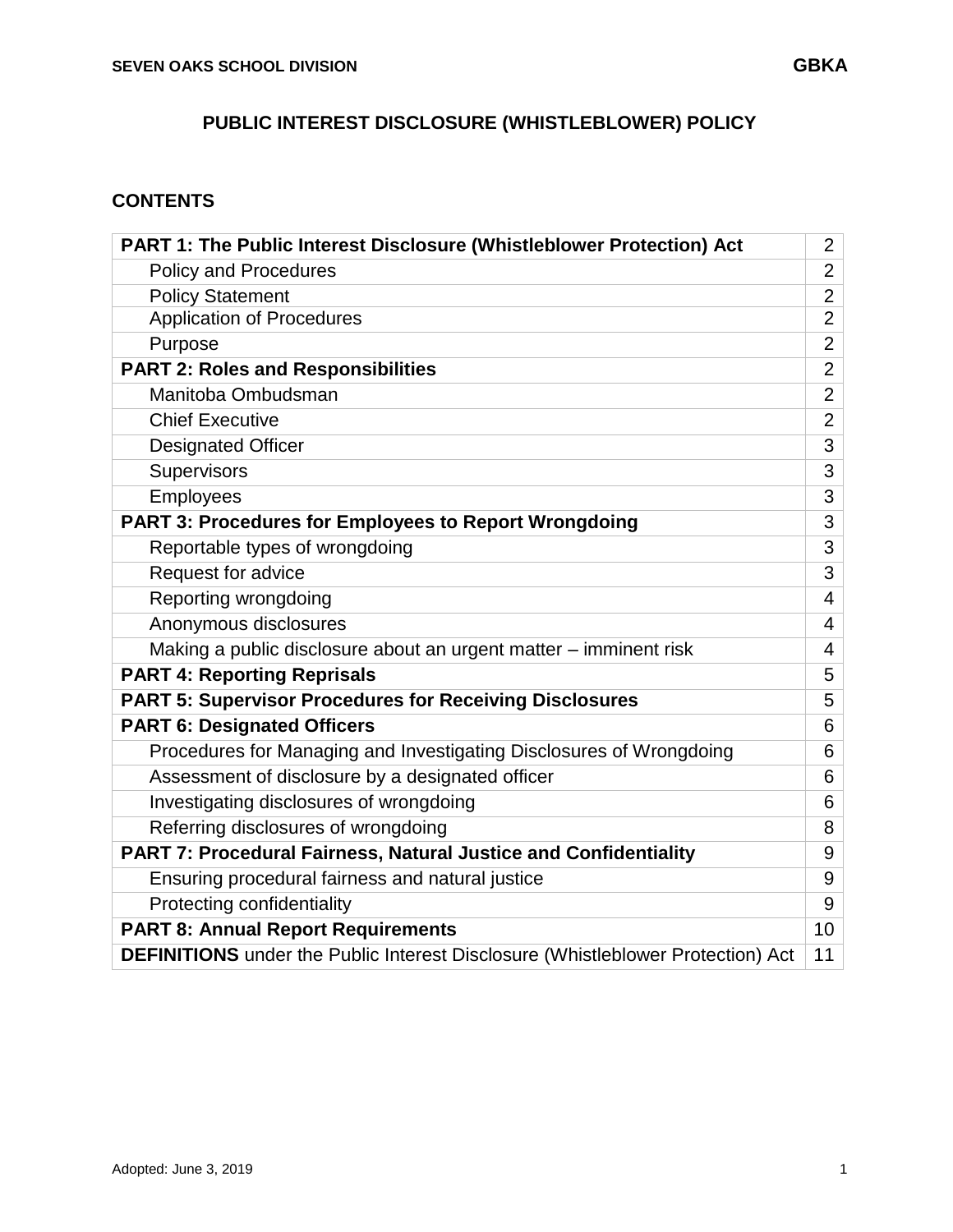## **PART 1: THE PUBLIC INTEREST DISCLOSURE (WHISTLEBLOWER PROTECTION) ACT**

## **POLICY AND PROCEDURES**

### **Policy Statement**

The Seven Oaks School Division is committed to enhancing accountability and transparency by strengthening the ethical environment and framework.

## **Application of Procedures**

- 1.1. The Public Interest Disclosure (Whistleblower Protection) Act (PIDA) facilitates the disclosure and investigation of significant and serious wrongdoing in or relating to public bodies and protects employees who make disclosures from reprisal.
- 1.2. The Seven Oaks School Division is a public body under PIDA and is responsible for establishing and maintaining procedures in accordance with section 5(1) and 5 (2) of PIDA. This procedural document serves to meet that requirement.
- 1.3. Matters that do not relate to wrongdoings defined by PIDA will continue to be managed in accordance with other divisional policies and procedures.

### **Purpose**

- 1.4. The purpose of this policy and supporting procedures is to:
	- a. Comply with section 5(1) and 5(2) of PIDA.
	- b. Describe the roles and responsibilities related to PIDA.
	- c. Provide guidance on the management and investigation of disclosures.
	- d. Support employees who come forward to report wrongdoing, and make them aware of the protection provisions afforded to them by PIDA.

## **PART 2: ROLES AND RESPONSIBILITIES**

### **Manitoba Ombudsman**

2.1. "The Ombudsman" means the Ombudsman appointed under The Ombudsman Act. The Manitoba Ombudsman reviews and investigates disclosures of wrongdoing and complaints of reprisal made under The Public Interest Disclosure (Whistleblower Protection) Act by employees of a public body. The Manitoba Ombudsman also provides advice to employees, designated officers and the public. A person who is not an employee of the division may provide information to the Ombudsman if he or she reasonably believes that a wrongdoing has been committed or is about to be committed.

### **Chief Executive (Superintendent)**

2.2. The Superintendent will designate a senior official to be the designated officer that will receive and manage disclosures by their employees. The Superintendent is responsible for establishing and maintaining procedures in accordance with section 5(1) of PIDA for the Seven Oaks School Division. The Superintendent will ensure that information about PIDA and the disclosure procedures are communicated annually to their employees. The Manitoba Ombudsman is also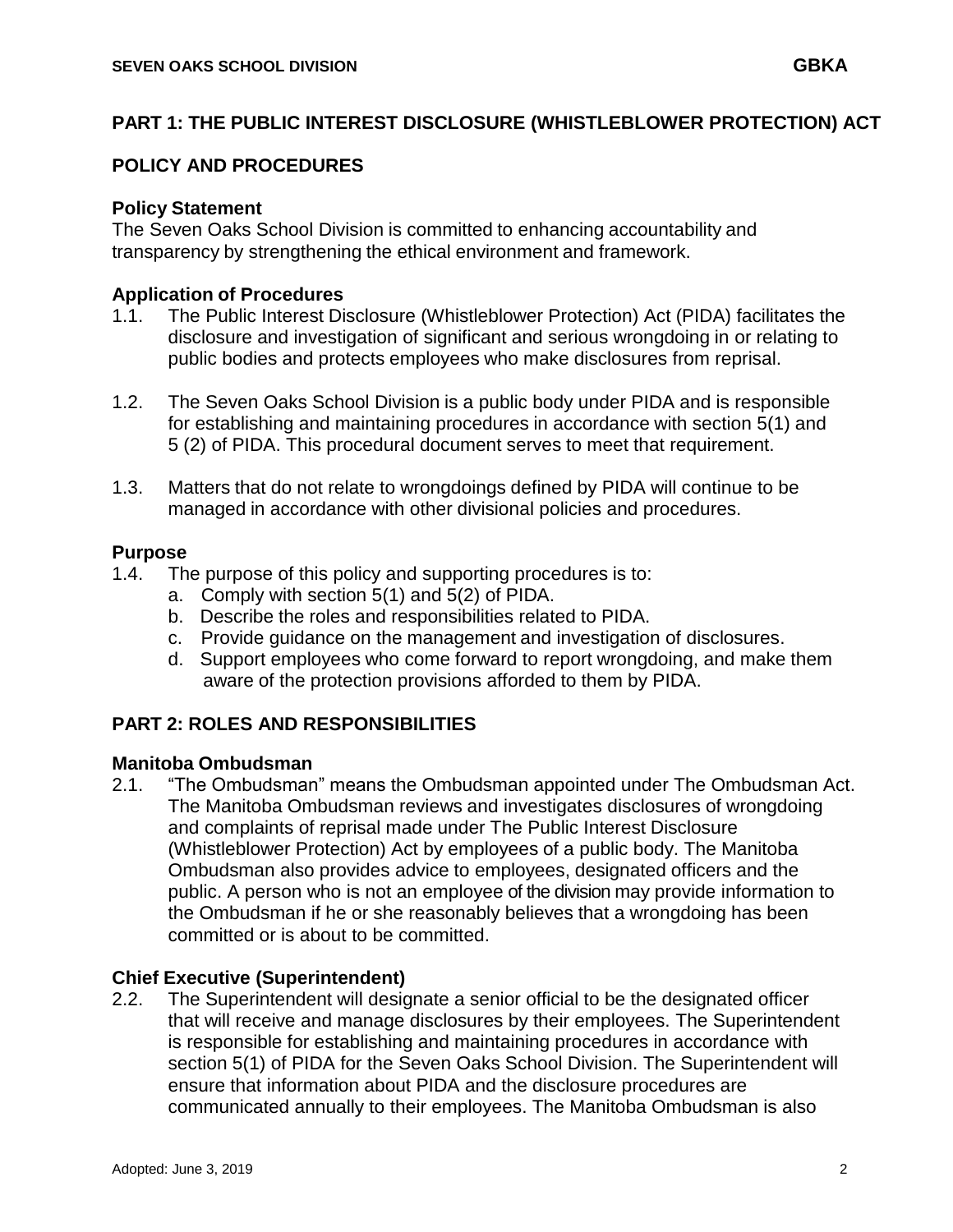entitled to a copy of the procedures upon request and can make recommendations for improvements.

### **Designated Officer (Assistant Superintendent of Personnel)**

2.3. Designated officers are senior officials responsible for investigating disclosures of wrongdoing made to the employee's supervisor or to the Assistant Superintendent of Personnel. The Assistant Superintendent of Personnel is appointed by the Superintendent, under section 6 of PIDA. The Assistant Superintendent of Personnel is responsible to provide advice to employees who are considering making a disclosure. If no designation is made, the Superintendent is the designated officer.

### **Supervisors**

2.4. Supervisors are anyone who has a reporting relationship with employees**.**  Supervisors may receive a disclosure from an employee. The supervisor will refer the disclosure to the Assistant Superintendent of Personnel. Supervisors will ensure they protect the identity of the disclosing employees and any information related to the disclosure remains confidential.

### **Employees**

2.5. Employee means anyone employed by the Seven Oaks School Division. Employees who believe wrongdoing is occurring within the school division are protected from reprisal when they report the wrongdoing to their supervisor, the Assistant Superintendent of Personnel or the Manitoba Ombudsman. Employees have a responsibility to report wrongdoing in good faith, to cooperate during an investigation and to provide any information the Assistant Superintendent of Personnel or the Manitoba Ombudsman may require. The disclosing employee has a responsibility to protect information related to the disclosure, including the identity of persons involved in the disclosure process.

## **PART 3: PROCEDURES FOR EMPLOYEES TO REPORT WRONGDOING**

### **Reportable types of wrongdoing**

- 3.1. PIDA facilitates the disclosure and investigation of "wrongdoing" in or relating to public bodies:
	- a. An act or omission constituting an offence under an Act of the Legislature or the Parliament of Canada or a regulation made under an Act.
	- b. An act or omission that creates a substantial and specific danger to the life, health or safety of persons or to the environment, other than a danger that is inherent in the performance of the duties or functions of an employee.
	- c. Gross mismanagement, including of public funds or a public asset.
	- d. Knowingly directing or counselling a person to commit a wrongdoing described in clauses (a) to (c).

### **Request for advice**

3.2. An employee who is considering making a disclosure may request advice from the Assistant Superintendent of Personnel or the Manitoba Ombudsman. Employees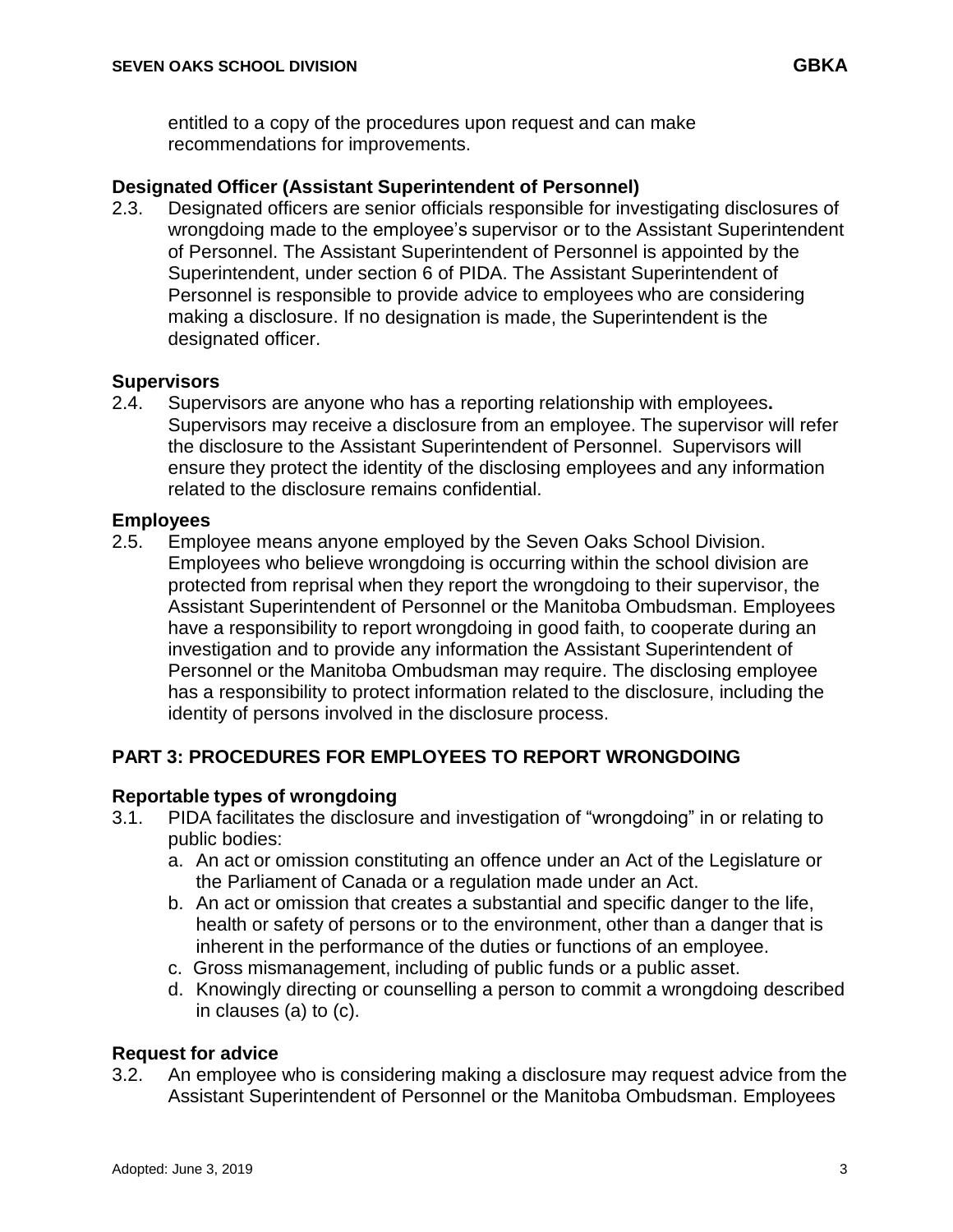are protected from reprisal under PIDA when seeking advice. The Assistant Superintendent of Personnel or the Manitoba Ombudsman may require the request to be in writing. Requesting advice in writing is encouraged.

### **Reporting wrongdoing**

- 3.3. An employee can make a disclosure of wrongdoing to their supervisor, Assistant Superintendent of Personnel or the Manitoba Ombudsman. Employees are encouraged to make any disclosures as soon as they become aware of a potential wrongdoing as the quality of evidence and the ability to make corrective measures may decrease with time.
- 3.4. The disclosure will be in writing and provide the following information if known: a. A description of the wrongdoing.
	- b. The names of the person or persons alleged to have committed or about to commit a wrongdoing.
	- c. The date of the wrongdoing.
	- d. If the matter has already been raised and the response received.
- 3.5. Employees may report the wrongdoing to their supervisor or Assistant Superintendent of Personnel using the prescribed Disclosure of Wrongdoing Form (see the division's website for the available form) or by other means, as long as the disclosure is in writing.
- 3.6. Employees should clearly indicate they are making a disclosure under The Public Interest Disclosure (Whistleblower Protection) Act.
- 3.7. Employees who choose to report an alleged wrongdoing to the Manitoba Ombudsman, may do so by submitting the prescribed form on Manitoba Ombudsman's website or by other means, as long as the disclosure is in writing.
- 3.8. When an employee discloses an alleged wrongdoing to the Manitoba Ombudsman, the Ombudsman may take any steps he or she considers appropriate to help resolve the matter within the school division, including referring the matter to the Assistant Superintendent of Personnel. If the matter is referred, the Manitoba Ombudsman may inquire about the steps taken or proposed steps to be taken to deal with the matter.

### **Anonymous disclosures**

3.9. Anonymous disclosures may make the disclosure more difficult to investigate or substantiate, however anonymous disclosures will be acted on, whenever possible.

### **Making a public disclosure about an urgent matter - imminent risk**

- 3.10. Under subsection 14(1) of PIDA an employee may make a disclosure to the public where the subject matter constitutes an imminent risk of a substantial or specific danger to the life, health or safety of individuals or to the environment.
- 3.11. The employee will first make the disclosure to an appropriate law enforcement agency or in the case of a health‐related matter, the chief public health officer.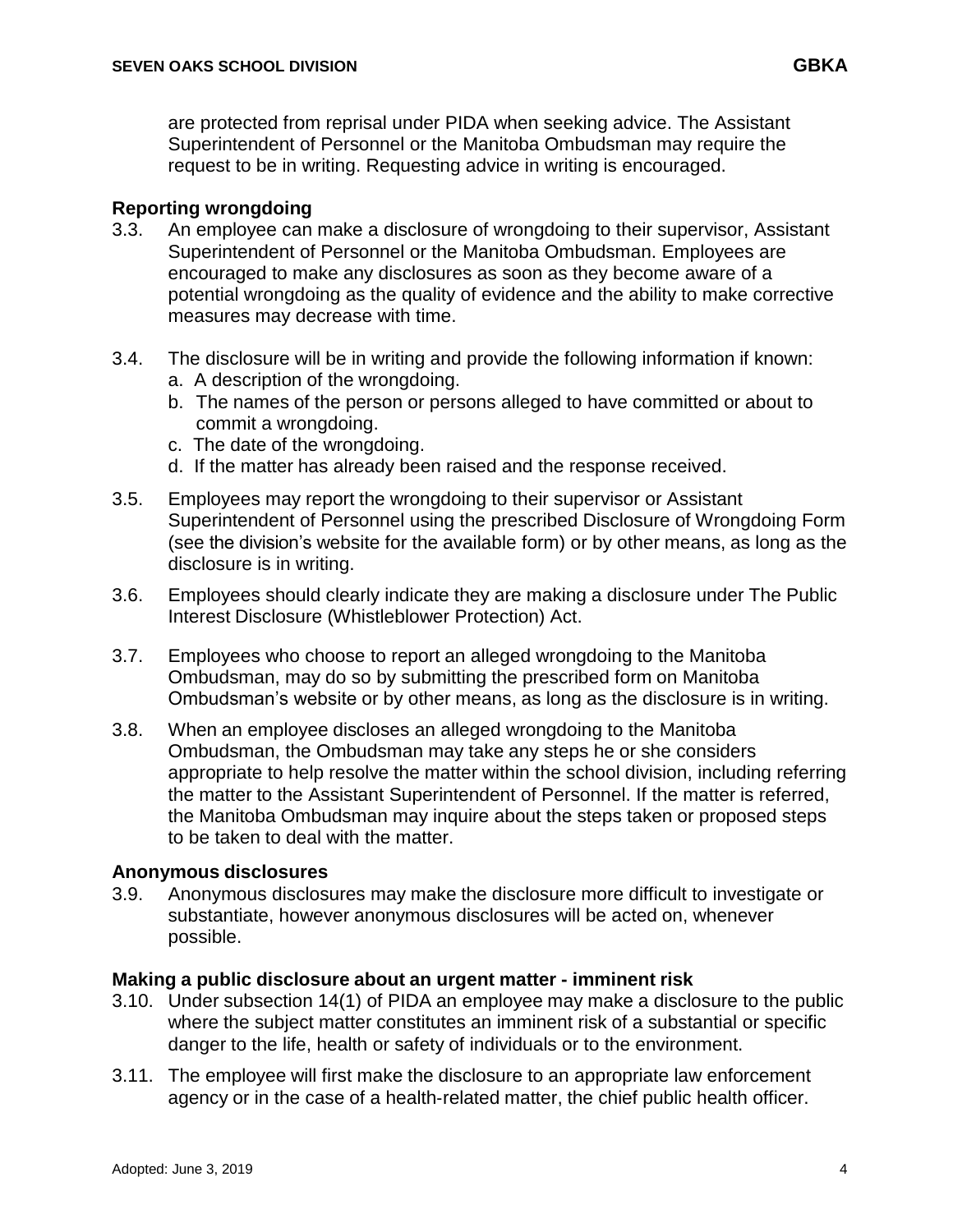Disclosures to the public are subject to any direction that the agency or officers consider necessary in the public interest.

- 3.12. Immediately after a disclosure is made under subsection 14(1) of PIDA, the disclosing employee will also make a disclosure about the matter to their supervisor or Assistant Superintendent of Personnel. The applicable procedures apply.
- 3.13. The Assistant Superintendent of Personnel will notify the Superintendent that a public disclosure has been made.

## **PART 4: REPORTING REPRISALS**

## **Reporting Reprisals**

- 4.1. PIDA protects employees from reprisal who have in good faith:
	- a. Requested advice about making a disclosure from a supervisor the Assistant Superintendent of Personnel or the Manitoba Ombudsman.
	- b. Made a disclosure under PIDA.
	- c. Cooperated in an investigation under PIDA.
- 4.2. Any employee or former employee who believes they have been reprised against for taking any of the above actions will make a written complaint of reprisal directly to the Manitoba Ombudsman.
- 4.3. A reprisal is defined as taking, directing or counseling someone to take or direct:
	- a. Disciplinary measure.
	- b. Demotion.
	- c. Termination of employment.
	- d. Any measure that adversely affects his or her employment or working conditions.
	- e. Threat to take any of the measures referred to in clauses (a) to (d).
- 4.4. A reprisal is an offence under PIDA and anyone who reprises against an employee for taking an action under 4.1 is liable to prosecution under PIDA.

## **PART 5: SUPERVISOR'S PROCEDURES FOR RECEIVING DISCLOSURES**

- 5.1. The supervisor will acknowledge receipt of the disclosure made by the employee within 5 business days. The supervisor will determine how the disclosing employee wishes to receive communication and respect the wishes of the employee.
- 5.2. The supervisor will advise the disclosing employee that the Assistant Superintendent of Personnel will undertake a review of the allegation. The supervisor will promptly refer the matter to the Assistant Superintendent of Personnel. The Assistant Superintendent of Personnel will determine if the allegation warrants an investigation based on the definition of wrongdoing. If the subject relates to a matter under the supervisor's responsibilities, the supervisor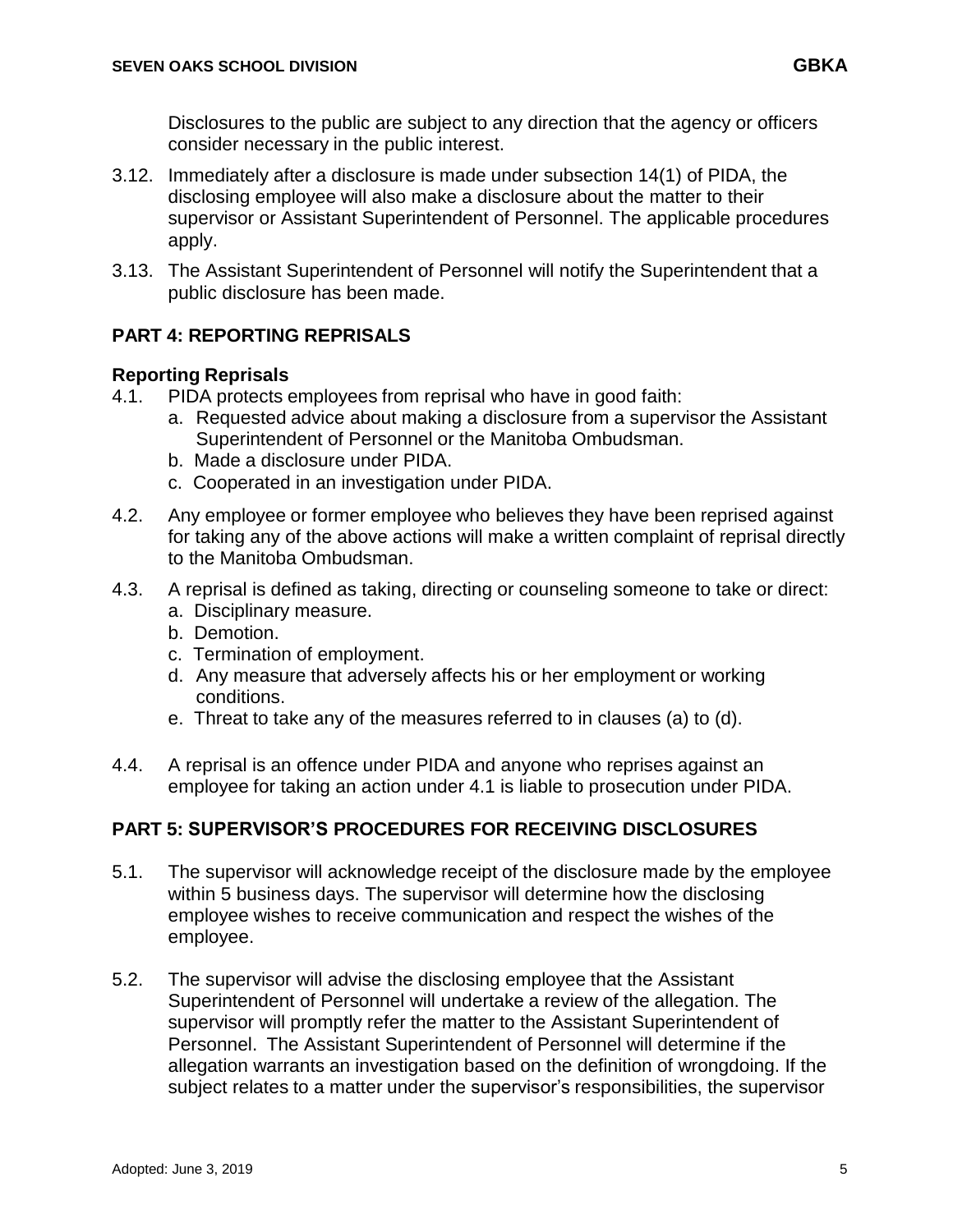will discuss with the Assistant Superintendent of Personnel whether any action is required by the supervisor.

- 5.3. Relevant verbal communication should be documented and stored in a confidential manner.
- 5.4. The supervisor will advise the disclosing employee that the identity of the persons involved in the disclosure process, including witnesses and persons alleged to be responsible for wrongdoing, will be confidential to the fullest extent possible.
- 5.5. The supervisor will arrange with the Assistant Superintendent of Personnel how the disclosing information will be forwarded in a secure and confidential manner. The supervisor will not keep any information including copies related to the disclosure.
- 5.6. If the subject matter of the disclosure involves the Assistant Superintendent of Personnel, the supervisor will forward the relevant information to the Superintendent. The supervisor will advise the disclosing employee that a review of the disclosure will be undertaken by or under the direction of the Superintendent.
- 5.7. Supervisors should direct any questions about PIDA or their responsibilities to the Assistant Superintendent of Personnel or the Manitoba Ombudsman and not to human resources.

## **PART 6: DESIGNATED OFFICERS PROCEDURES FOR MANAGING AND INVESTIGATING DISCLOSURES OF WRONGDOING**

## **Assessment of disclosure by the Assistant Superintendent of Personnel**

- 6.1. The Assistant Superintendent of Personnel who receives a disclosure from an employee or from a supervisor will assess the disclosure and take the appropriate action. Disclosures containing allegations of serious imminent danger or risk will be acted upon immediately in accordance with section 14(1) of PIDA (see section 3.10).
- 6.2. The Assistant Superintendent of Personnel will acknowledge receipt of the disclosure made by the employee within 5 business days. The Assistant Superintendent of Personnel will determine how the disclosing employee wishes to receive communication and respect the wishes of the employee.
- 6.3. Relevant verbal communication should be documented and stored in a confidential manner.
- 6.4. The Assistant Superintendent of Personnel will determine whether a disclosure made by an employee pertains to the Seven Oaks School Division. If the Assistant Superintendent of Personnel determines that the disclosure relates to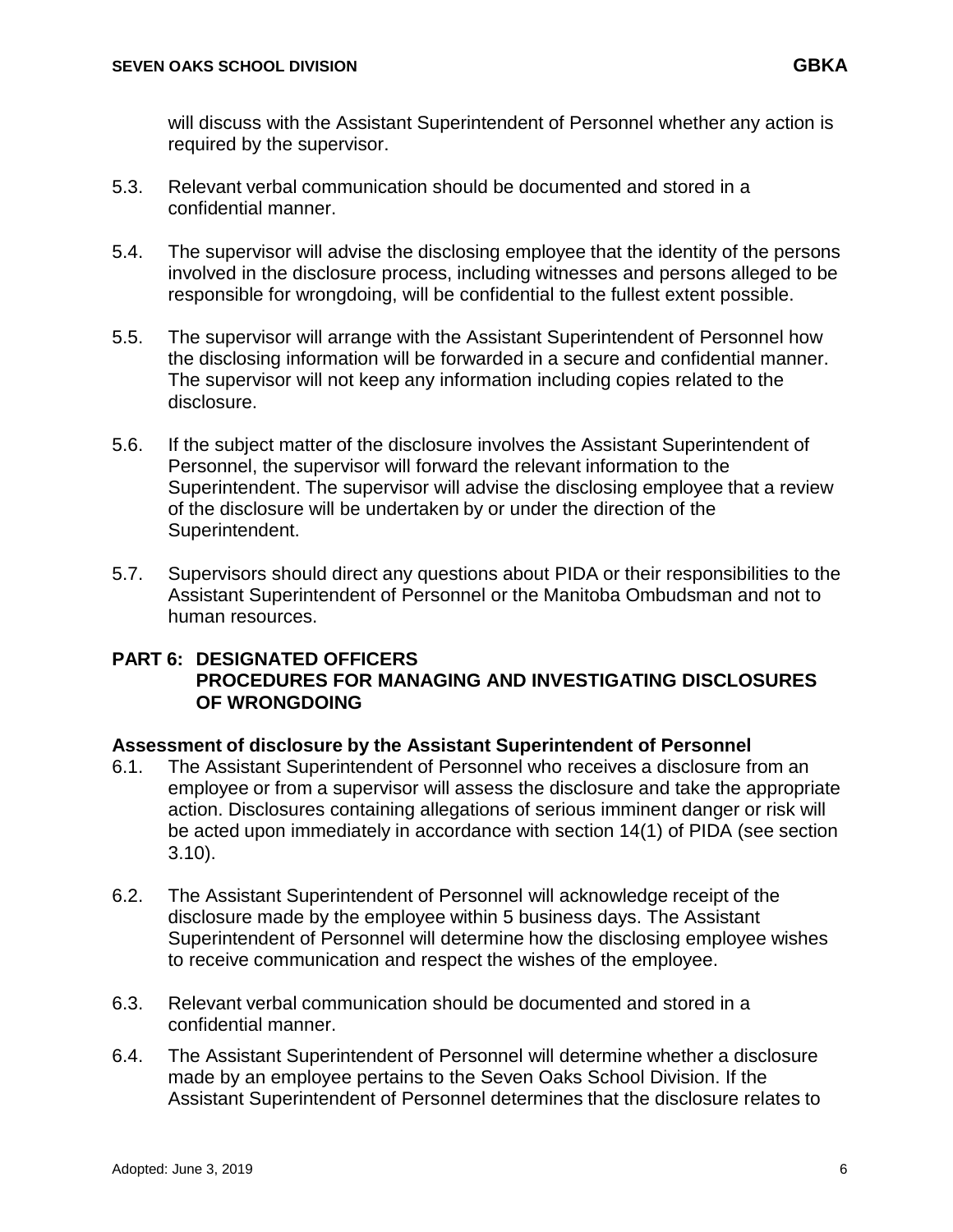another public body, the Assistant Superintendent of Personnel will refer the matter to that public body's designated officer.

6.5. Within 4 weeks the Assistant Superintendent of Personnel will decide if an investigation is required and notify the employee who made the disclosure of the decision and rationale.

## **Investigating disclosures of wrongdoing**

- 6.6. The purpose of an investigation into a disclosure of wrongdoing is to bring the wrongdoing to the attention of the school division and to recommend corrective measures.
- 6.7. The Assistant Superintendent of Personnel will conduct an investigation in accordance with the procedures established by the Board. An investigation is to be conducted as informally and quickly as possible.
- 6.8. The Assistant Superintendent of Personnel may decide **not** to investigate a disclosure or may cease an investigation if he or she is of the opinion that:
	- a. The subject matter of the disclosure could more appropriately be dealt with, initially or completely, according to a procedure provided for under another Act.
	- b. The disclosure is frivolous or vexatious or has not been made in good faith.
	- c. So much time has elapsed between the date when the subject matter of the disclosure arose and the date when the disclosure was made that investigating it would not serve a useful purpose.
	- d. The disclosure relates to a matter that results from a decision‐making process on a public policy or operational issue.
	- e. The disclosure does not provide adequate particulars about the wrongdoing as required by section 12 of PIDA.
	- f. The disclosure relates to a matter that could more appropriately be dealt with according to the procedures under a collective agreement or employment agreement.
	- g. If there is another valid reason for not investigating the disclosure.
- 6.9. A decision not to investigate and the rationale will be communicated to the person who made the disclosure. A disclosure may still be made to Manitoba Ombudsman.
- 6.10. The Assistant Superintendent of Personnel will notify the Superintendent prior to initiating an investigation into a disclosure of wrongdoing. The Assistant Superintendent of Personnel will ensure any information provided to the Superintendent protects all identities and is managed in a confidential manner.
- 6.11. The Assistant Superintendent of Personnel may consult with the Superintendent, the Manitoba Ombudsman and any other person considered necessary for the purposes of the investigation. This includes arranging for legal advice to further the purposes of PIDA.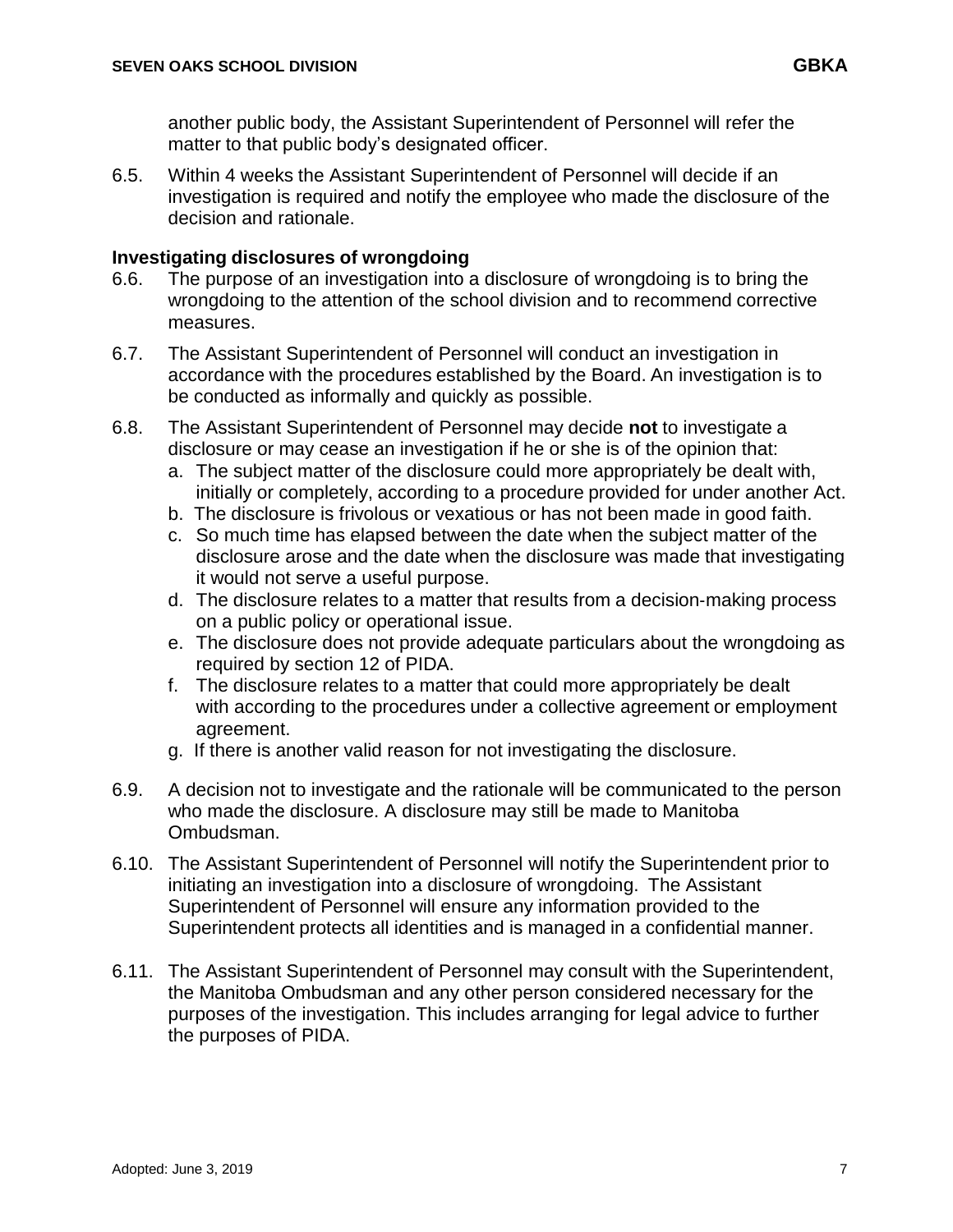- 6.13. If during an investigation the Assistant Superintendent of Personnel has reason to believe that another wrongdoing has been committed or may be committed, the Assistant Superintendent of Personnel may investigate the wrongdoing and notify the Superintendent.
- 6.14. If more than one disclosure of wrongdoing is received by the Assistant Superintendent of Personnel with respect to the same matter a single investigation may be conducted rather than a separate investigation.
- 6.15. The Assistant Superintendent of Personnel will conclude an investigation within a suitable timeframe that is consistent with procedural fairness and natural justice.
- 6.16. Procedural fairness and natural justice principles will be upheld at all times. The disclosing employee, the alleged wrongdoer and the Superintendent will be advised of the outcome within the same timeframe. The Superintendent may extend the original timeframe to complete the investigation where necessary. Please see Part 7 for more information on procedural fairness.
- 6.17. In conducting investigations, the Assistant Superintendent of Personnel should strive to maintain balance between timeframes and procedural fairness.
- 6.18. If a timeframe is extended, the Assistant Superintendent of Personnel will maintain ongoing communication with the disclosing employee regarding the status of the investigation.
- 6.19. At the conclusion of an investigation, the Assistant Superintendent of Personnel will prepare a report outlining the allegations investigated, whether the investigation found wrongdoing and recommendations for corrective measures. The Superintendent will be provided with a copy of the report.
- 6.20. The Assistant Superintendent of Personnel will inform the employee who made the disclosure the results of the investigation. The Assistant Superintendent of Personnel may do so in a manner and at a time considered appropriate. The Assistant Superintendent of Personnel will provide as much information as possible while ensuring confidentiality.

## **Referring disclosures of wrongdoing**

- 6.21. The Assistant Superintendent of Personnel may refer a disclosure of wrongdoing to an alternate authority, including the Manitoba Ombudsman. Factors in considering whether to refer a disclosure of wrongdoing include:
	- a. Whether the subject matter of the disclosure would more appropriately be dealt with by another authority (related to another department).
	- b. The complexity of the subject matter of the disclosure.
	- c. Whether a perceived conflict of interest may exist.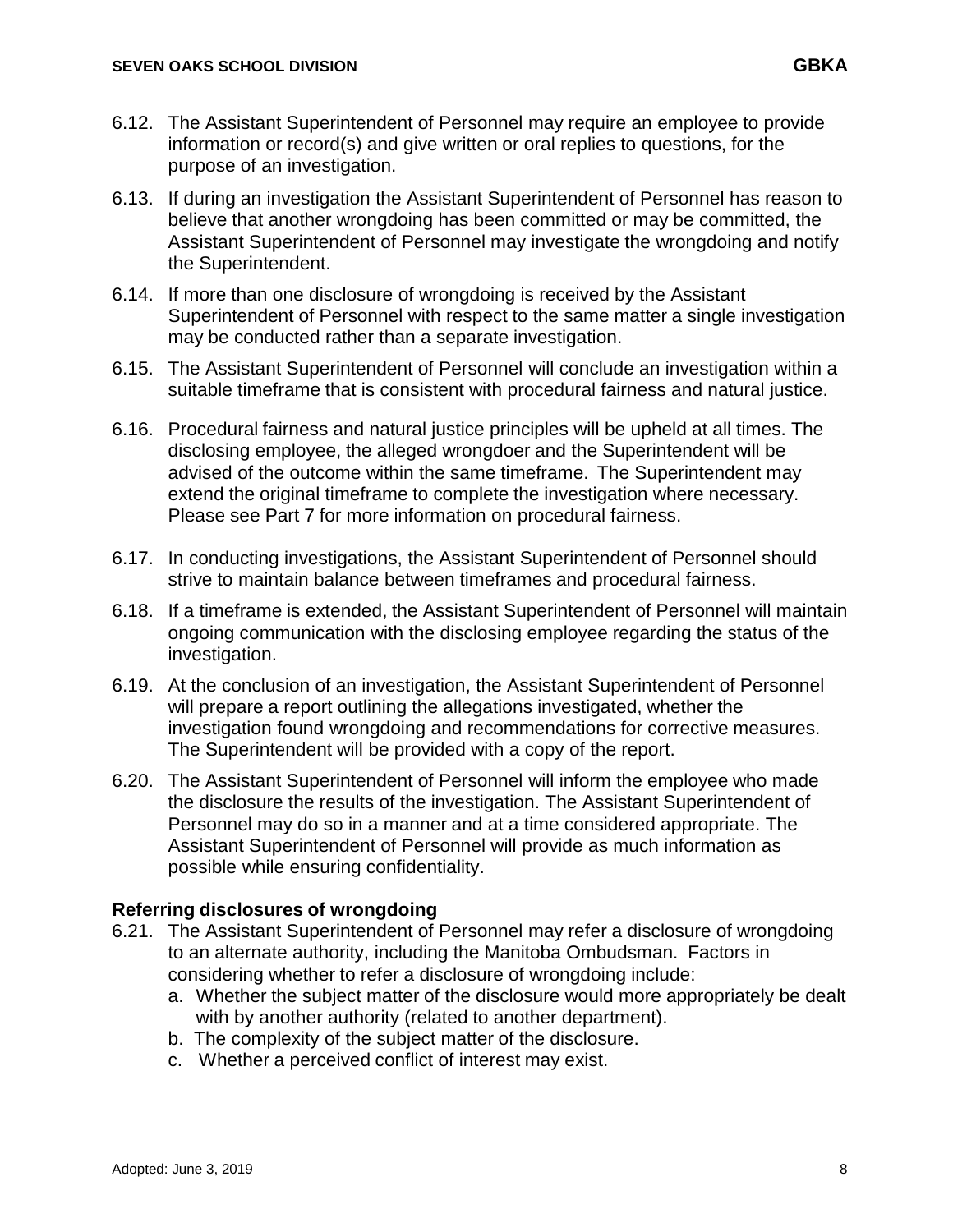- d. If the subject matter pertains to an individual that supersedes the hierarchal position of the Assistant Superintendent of Personnel. The person who made the disclosure will be advised when a referral is made.
- 6.22. As a result of an employee seeking advice or the receipt, review or investigation of a disclosure, the Assistant Superintendent of Personnel may become aware of a situation that is not a wrongdoing under PIDA, but requires attention. In said situations, the Assistant Superintendent of Personnel is responsible to take the appropriate action to ensure the matter is addressed. This responsibility may arise under an Act, policy or a public service responsibility.

## **PART 7: PROCEDURAL FAIRNESS, NATURAL JUSTICE, AND CONFIDENTIALITY**

## **Ensuring procedural fairness and natural justice**

- 7.1. Disclosures of wrongdoing are investigated in accordance with the principles of procedural fairness and natural justice. For example, the alleged wrongdoer has the right to know the nature of the disclosure, receive relevant information as required and be given an opportunity to respond to the disclosure.
- 7.2. If wrongdoing is found, the respondent and alleged wrongdoer will be provided the opportunity to make representations prior to finalizing the report. This may be done through legal counsel.
- 7.3. The Assistant Superintendent of Personnel will recuse themselves from an investigation where they believe they are in a conflict of interest or when they believe a bias exists. The Superintendent may appoint an alternate individual to function as the Assistant Superintendent of Personnel or may refer the matter to an alternate authority.
- 7.4. The parties involved also have the right to have the matter reviewed and determined by an impartial, unbiased decision‐maker. If the Assistant Superintendent of Personnel is aware or becomes aware of any actual potential or perceived conflict of interest or bias, they should refer the matter immediately to their Superintendent or if this is not possible, to Manitoba Ombudsman.

## **Protecting confidentiality**

- 7.5. Subject to the principle of procedural fairness, the Assistant Superintendent of Personnel will ensure the confidentiality of the information collected and will protect the identity of the persons involved in the disclosure process, including the disclosing employee, any witnesses and the alleged wrongdoer(s), to the fullest extent possible.
- 7.6. Information that comes to a person's attention or knowledge through the performance of their duties under PIDA will be protected and will not be disclosed except as required under PIDA or another Act.
- 7.7. Disclosure files (electronic or hard copies) will be treated in a confidential manner, maintained in a secure location and protected from unauthorized access.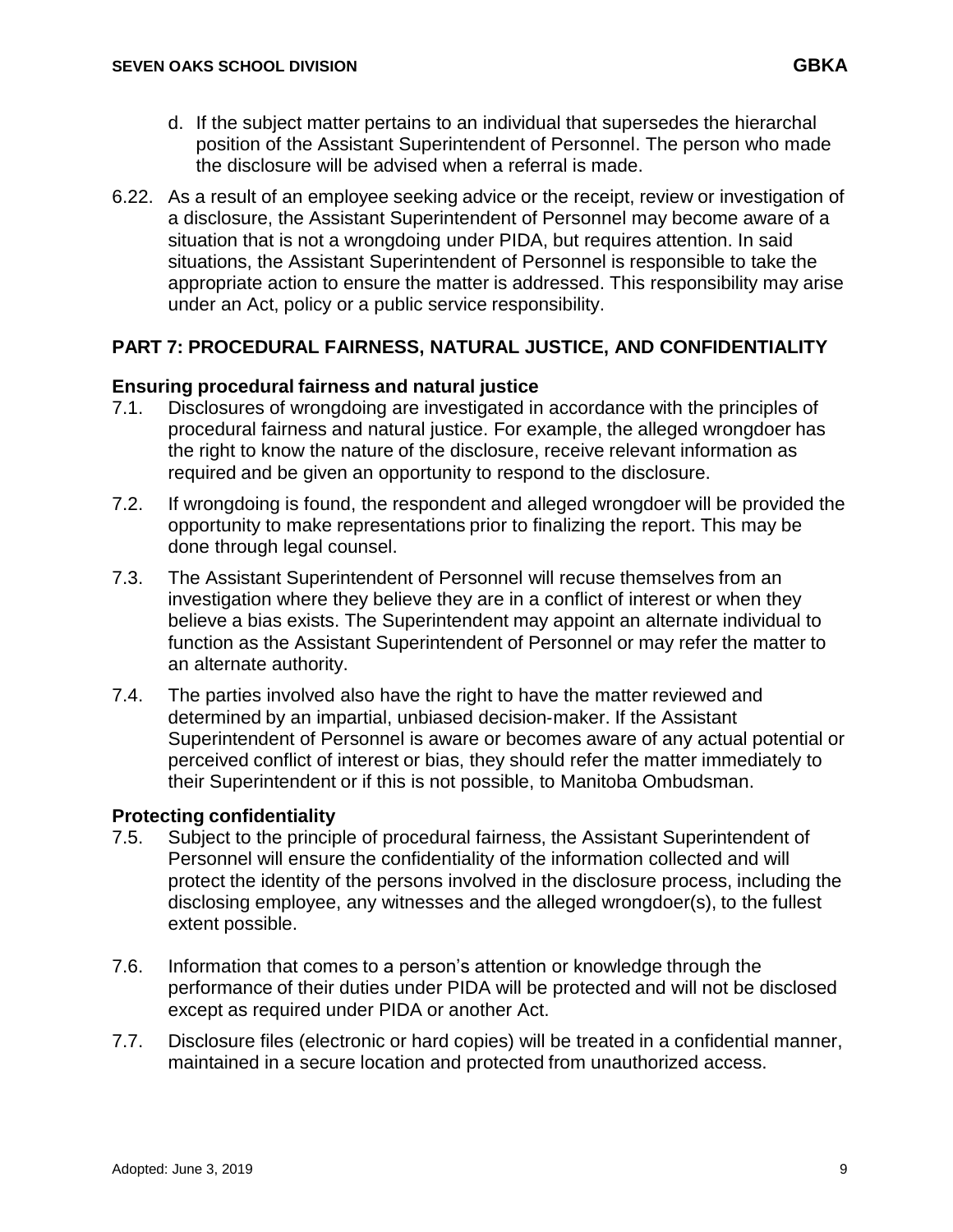- 7.8. Maintaining confidentiality and procedural fairness provides reassurance to disclosing employees and witnesses when coming forward with information.
- 7.9. With respect to the alleged wrongdoer(s) maintaining confidentiality is important given that allegations are untested until an investigation is complete.
- 7.10. There may be situations where an individual's identity will need to be disclosed to test the credibility of allegations. Disclosing the identities of employees, witnesses, or alleged wrongdoer(s) should only occur when there is no other way to test the allegations. The individuals involved will be advised in advance if this becomes necessary.
- 7.11. The focus shall remain on detection and remedy of wrongdoing and not on the identity of the discloser or the alleged wrongdoer(s).

## **PART 8: ANNUAL REPORTING REQUIREMENTS**

- 8.1. The Superintendent will prepare, on an annual basis, a report on any disclosures of wrongdoing that were made to a supervisor or Assistant Superintendent of Personnel of the Seven Oaks School Division.
- 8.2. The report will include the following information:
	- a. The number of disclosures received, acted on and not acted on.
	- b. The number of investigations commenced as a result of a disclosure.
	- c. In the case of an investigation that results in a finding of wrongdoing:
		- (i) a description of the wrongdoing;
		- (ii) any recommendations or corrective actions taken in relation to the wrongdoing; and
		- (iii) the reasons why no corrective action was taken.
- 8.3. The Superintendent will not publicly identify an employee who requested advice, made a disclosure of wrongdoing or complaint of reprisal or publicly disclose identifying information within the annual report.
- 8.4. The report will be included in the annual report of the school division. Otherwise, the Superintendent will make the report available to the public on request.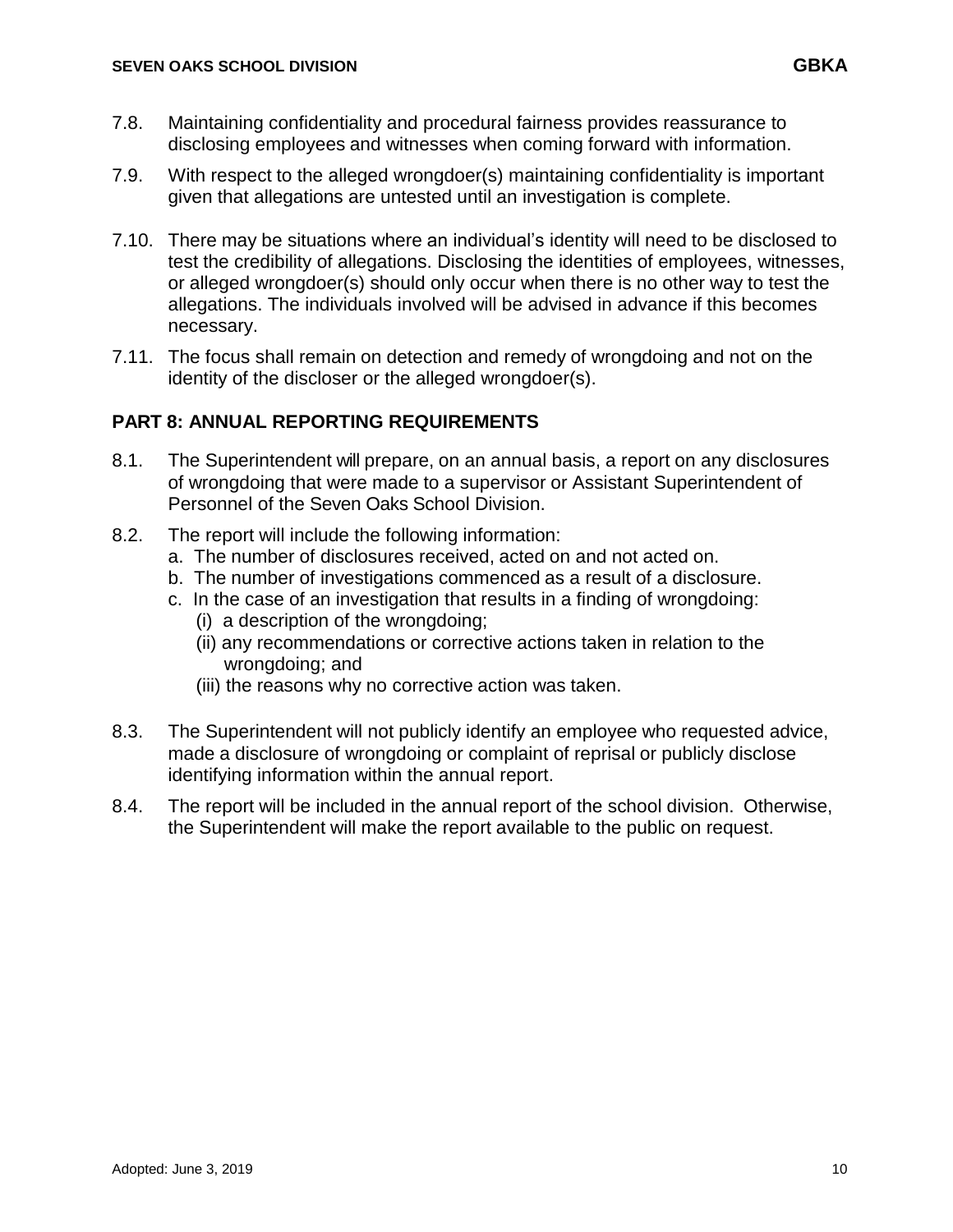### **DEFINITIONS under The Public Interest Disclosure (Whistleblower Protection) Act**

**Chief Executive**: means the Superintendent.

**Department**: means department of the School Division.

**Designated Officer**: means the Assistant Superintendent of Personnel.

**Disclosure:** means a disclosure made in good faith by an employee in accordance with this Act.

**Employee**: means an employee of the Seven Oaks School Division.

### **Government body**: means

- (a) a government agency as defined in The Financial Administration Act;
- (b) a regional health authority established or continued under The Regional Health Authorities Act;
- (c) a child and family services agency incorporated under The Child and Family Services Act;
- (d) a Child and Family Services Authority established under The Child and Family Services Authority Act;
- (e) a school division or a school district;
- (f) a municipality that is designated in the regulations as a government body for the purposes of this Act;
- (g) a local government district that is designated in the regulations as a government body for the purposes of this Act; and
- (h) any other body designated as a government body in the regulations.

## **Public Body**: **means**

- (a) a department;
- (b) a government body; and
- (c) an office.

**Reprisal:** means any of the following measures taken against an employee because the employee has, in good faith, sought advice about making a disclosure, made a disclosure, or cooperated in an investigation under this Act;

- (a) a disciplinary measure;
- (b) a demotion;
- (c) termination of employment;
- (d) any measure that adversely affects his or her employment or working conditions; and
- (e) a threat to take any of the measures referred to in the clauses (a) to (d).

**Work Place**: means any school or department of the School Division.